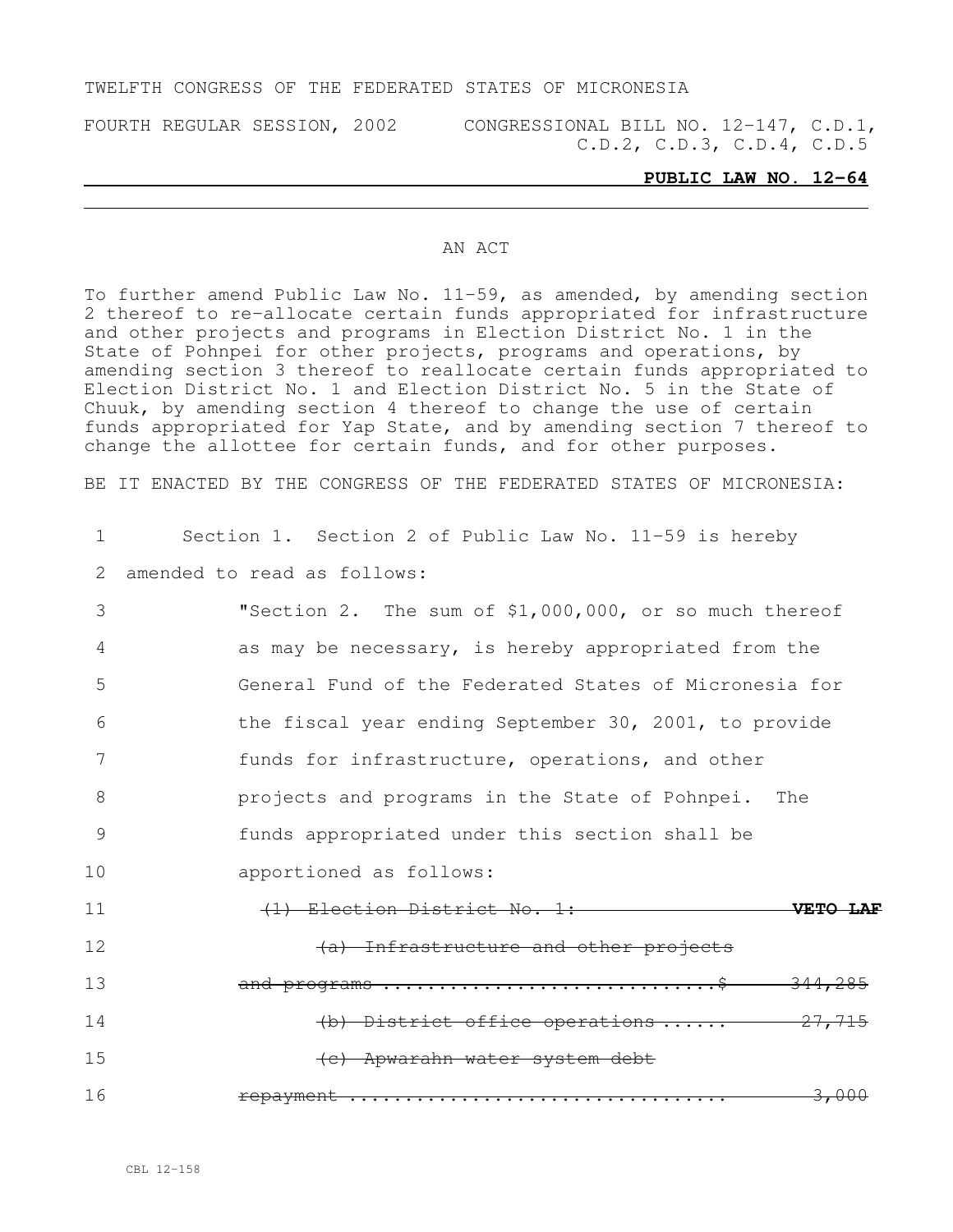| 1  | (2) Election District No. 2\$<br>350,000                       |
|----|----------------------------------------------------------------|
| 2  | 275,000"<br>Election District No. 3<br>(3)                     |
| 3  | Section 2. Section 3 of Public Law No. 11-59, as amended by    |
| 4  | Public Laws Nos. 11-69, 11-79, 12-4, 12-7 and 12-33, is hereby |
| 5  | further amended to read as follows:                            |
| 6  | "Section 3. The sum of \$2,100,000, or so much thereof         |
| 7  | as may be necessary, is hereby appropriated from the           |
| 8  | General Fund of the Federated States of Micronesia for         |
| 9  | the fiscal year ending September 30, 2001, to provide          |
| 10 | funds for infrastructure and other projects and programs       |
| 11 | in the State of Chuuk. The funds appropriated under            |
| 12 | this section shall be apportioned as follows:                  |
| 13 | (1) At-large projects                                          |
| 14 | 80,000                                                         |
| 15 | Ta Airport  80,000(c)<br>C <sub>S</sub><br>(b)                 |
| 16 | Chuuk Delegation Office<br>(d)                                 |
| 17 | construction, supplemental funding<br>70,000                   |
| 18 | 15,000<br>(e) Berea school computers                           |
| 19 | (f) Improvement of dry dock facility                           |
| 20 | 75,000<br>in Faichuk                                           |
| 21 | (g) Other state-wide programs and                              |
| 22 | 25,000                                                         |
| 23 | (2) Election District No. 1                                    |
| 24 | (a) Infrastructure improvement and                             |
| 25 | development projects                                           |
|    |                                                                |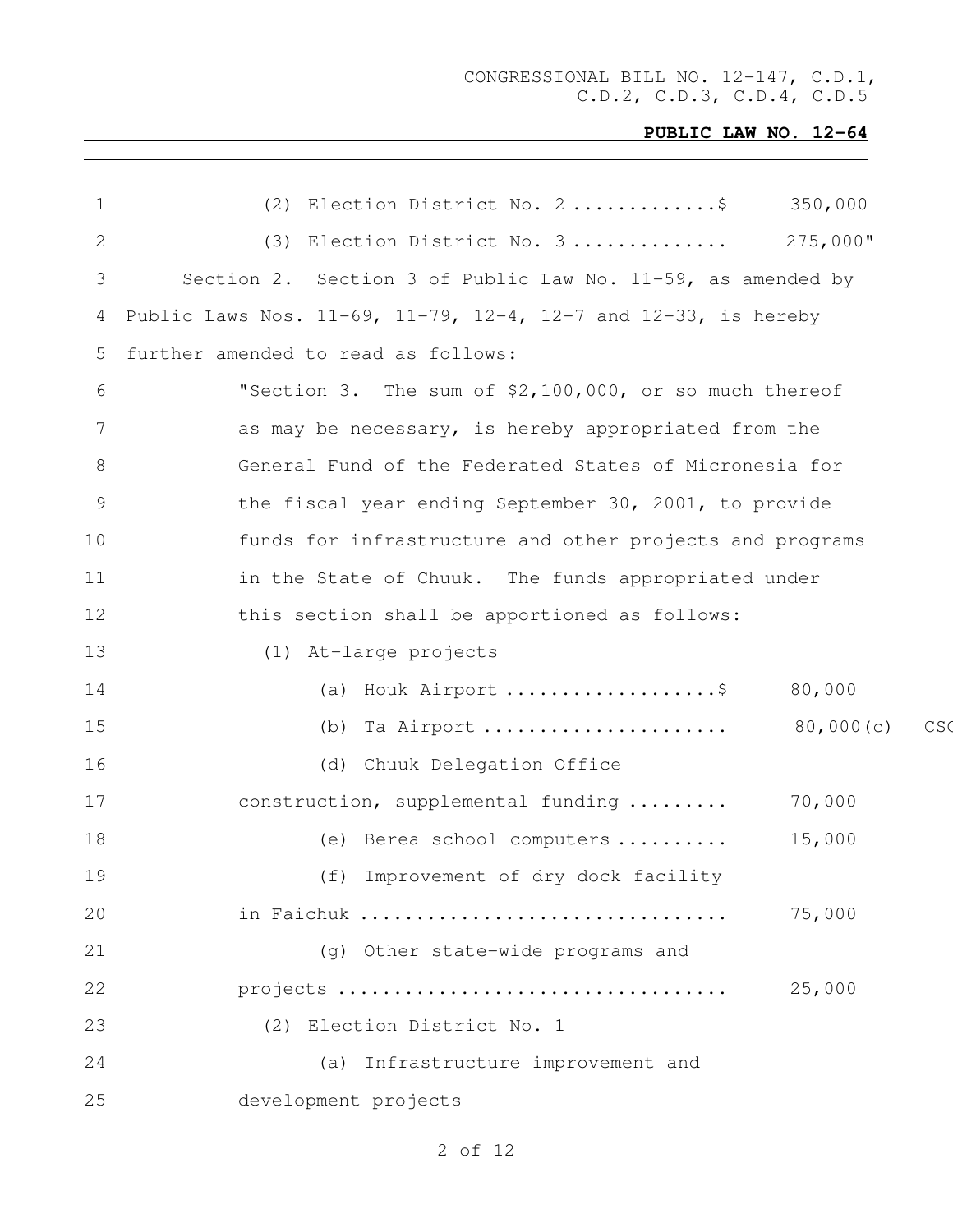| 1            | $(i)$ Housing \$ 56,649                                             |                |
|--------------|---------------------------------------------------------------------|----------------|
| $\mathbf{2}$ | (ii) Community typhoon shelter <b>VETO LAF</b>                      |                |
| 3            | supplemental  25,561                                                |                |
| 4            | (b) Small scale fishing grants                                      |                |
| 5            | $(i)$ Nema                                                          | 24,320         |
| 6            | $(i)$ Losap                                                         | 18,240         |
| 7            | (iii) Piis-Emwar                                                    | 10,320         |
| 8            | $(iv)$ Namoluk                                                      | 22,160         |
| 9            | $(v)$ Ettal                                                         | 12,160(vi) Mod |
| 10           | $(vii)$ Kuttu                                                       | 24,320         |
| 11           |                                                                     | 18,240         |
| 12           | <b>VETO LAF</b> $\frac{1}{1}x$ Other Mortlocks fishing grants 4,000 |                |
| 13           | (c) Transportation                                                  | 26,300         |
| 14           | <b>VETO LAF</b> $(d)$ Piggery development grants $5,000$            |                |
| 15           | (e) Local Leadership/National                                       |                |
| 16           | Government Exposure Program, including travel                       |                |
| 17           | for local officials to meet with  National                          |                |
| 18           | Government officials regarding local needs or                       |                |
| 19           | concerns or to observe Congress during                              |                |
| 20           | session9, 467                                                       |                |
| 21           | (f) Sewing development grants                                       | 2,540          |
| 22           | Musical instruments contributions<br>(q)                            |                |
| 23           | 5,000                                                               |                |
| 24           | Travel for municipal officials<br>(h)                               | 15,000         |
| 25           | (i) Solar power systems                                             | 14,000         |
|              |                                                                     |                |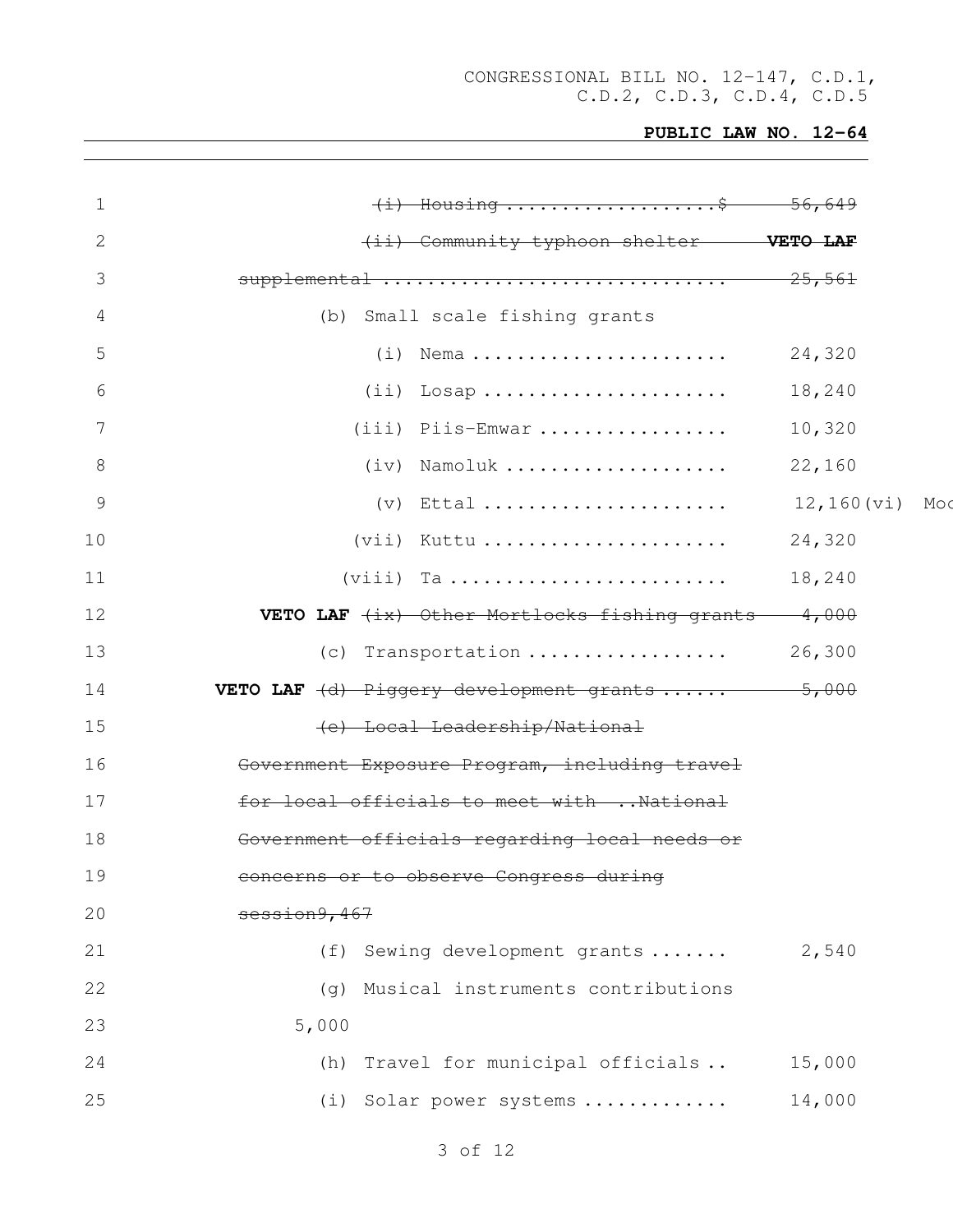## **PUBLIC LAW NO. 12-64**

| $\mathbf 1$    | (j) Municipal Mayoral Inaugurations \$4,400       |         |         |
|----------------|---------------------------------------------------|---------|---------|
| $\mathbf{2}$   | (2) Grants for unpaid balance for <b>WETO LAF</b> |         |         |
| 3              | previous years  21,923                            |         |         |
| 4              | (3) Election District No. 2                       |         |         |
| 5              | (a) NNDA operations                               | 75,000  |         |
| 6              | (b) Student assistance grants                     | 15,000  |         |
| $\overline{7}$ | (c) Social development grants                     |         | 185,000 |
| 8              | (d) Economic assistance grants  75,000            |         |         |
| $\mathcal{G}$  | (4) Election District No. 3                       |         |         |
| 10             | (a) Economic and social project grants            |         |         |
| 11             | $(i)$ Uman                                        | 100,000 |         |
| 12             | $(i)$ Fefan                                       | 100,000 |         |
| 13             | $(iii)$ Tonoas                                    | 100,000 |         |
| 14             | $(iv)$ Parem                                      | 25,000  |         |
| 15             |                                                   | 25,000  |         |
| 16             | (vi) Southern Namoneas High                       |         |         |
| 17             | School computers                                  | 10,000  |         |
| 18             | (b) Holiday program grants                        | 10,000  |         |
| 19             | (5) Election District No. 4                       |         |         |
| 20             | (a) Economic and social project grants            |         |         |
| 21             | Nomunsofo<br>(i)                                  | 70,000  |         |
| 22             | (iii)<br>Polle, Patta and Onelisom                | 70,000  |         |
| 23             | (iii)<br>Tolensom                                 | 80,000  |         |
| 24             | (iv) Replanting project grants                    |         |         |
| 25             | for areas where crop lands have been damaged      |         |         |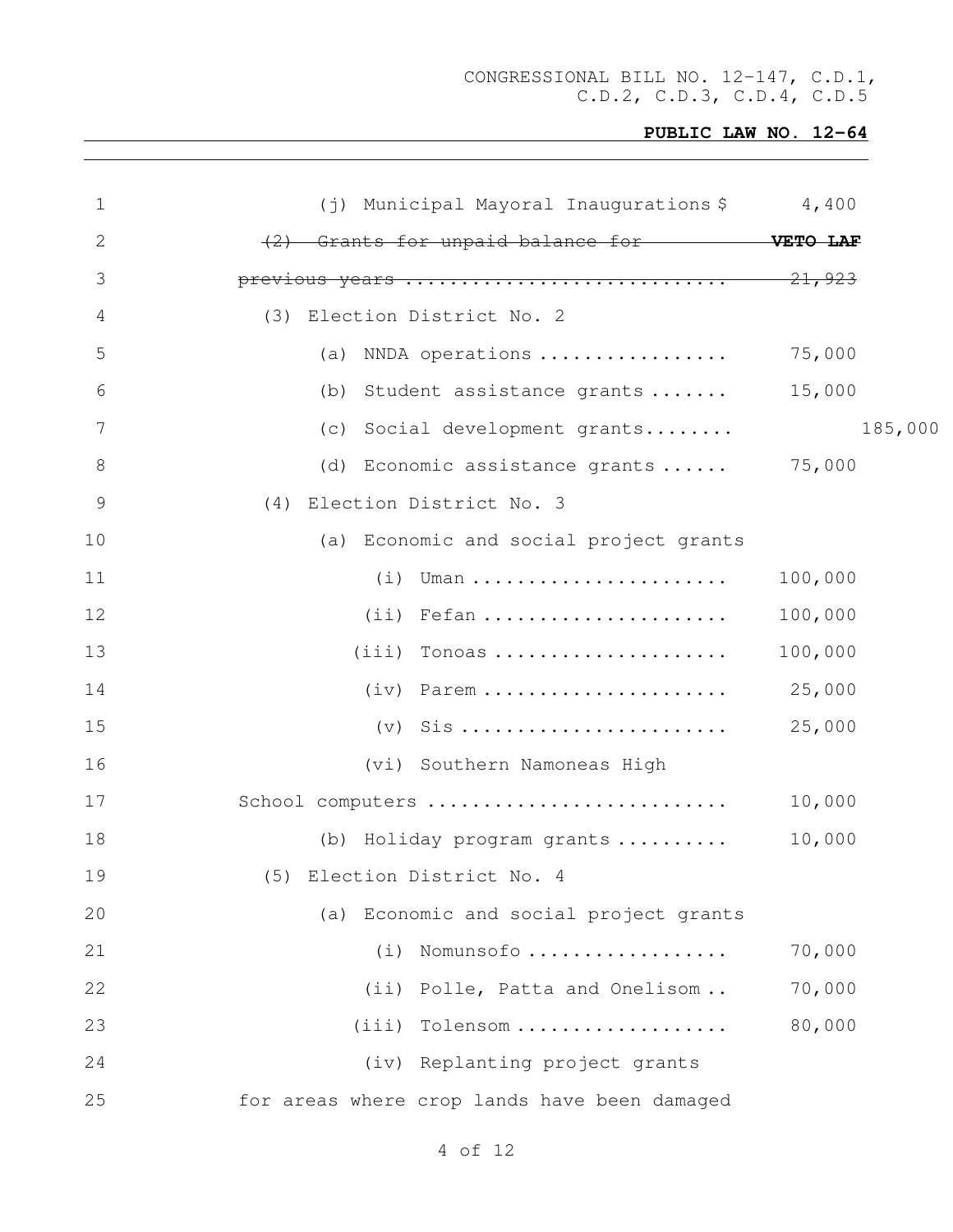```
1 by sea-level rise or other natural
2 disasters .................................$ 40,000
3 (v) Student assistance grants .. 10,000
4 (vi) Operation of Project
5 Coordinator Office ......................... 30,000
6 (vii) Medical transport vehicle or
7 vehicles ................................... 20,000
8 (viii) Medical transport boat ..... 10,000
9 (ix) Local Leadership/National
10 Government Exposure Program, including
11 travel for local officials to meet with
12 National Government officials regarding
13 local needs or concerns or to observe
14 Congress during
15 session .................................... 10,000
16 (x) Economic development grants
17 for fishing projects and other small home-
18 based business development ................. 30,000
19 (6) Election District No. 5
20 (a) Hall Islands
21 (i) Medical supplies and school
22 supplies:
23 a) Murillo ............... 1,653
24 b) Ruo ................... 4,000
25 c) Nomwin ................ 2,847
```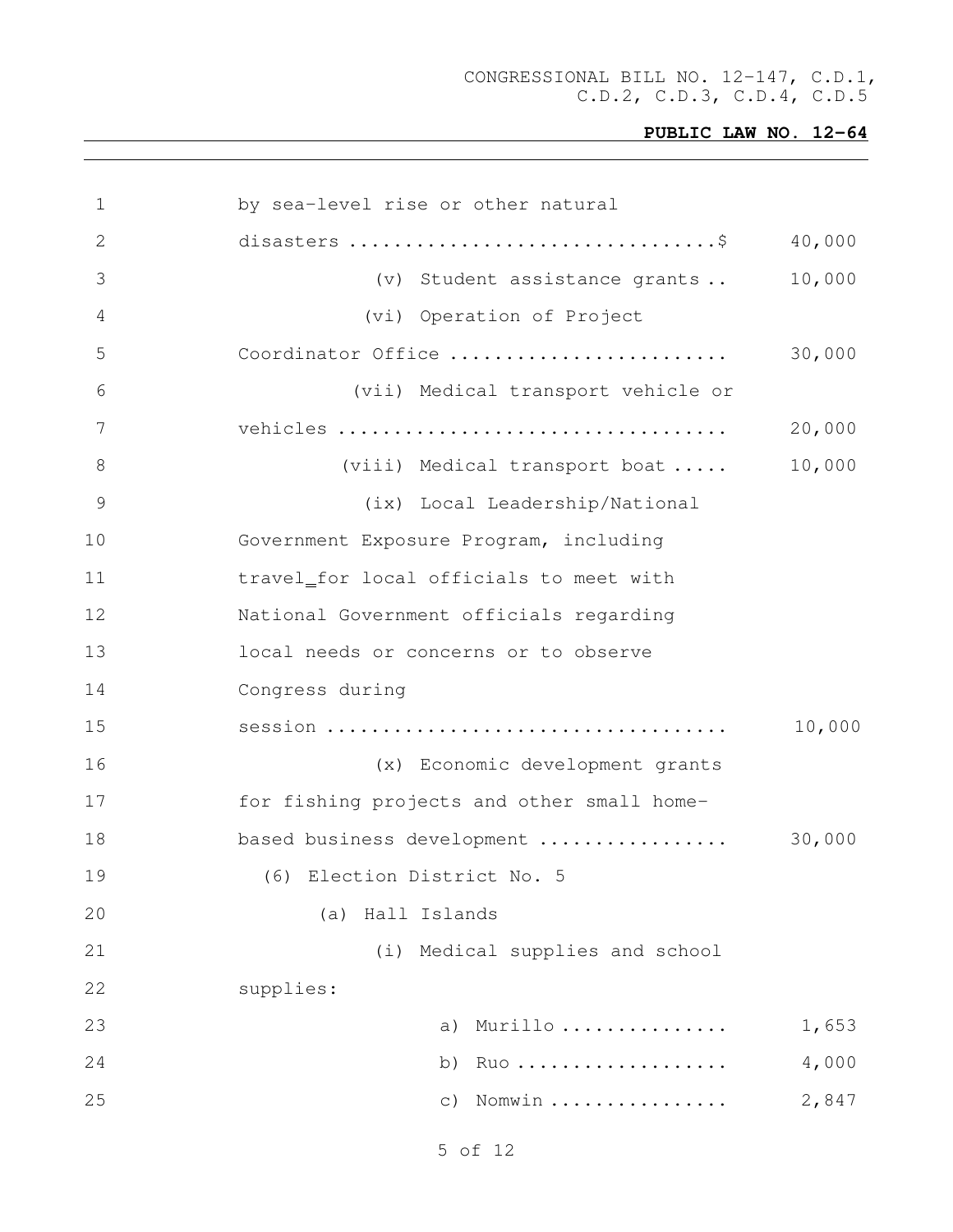| 1  | (ii) Fananu medical supplies and                 |        |
|----|--------------------------------------------------|--------|
| 2  | school supplies or operations for Lien           |        |
| 3  |                                                  | 8,000  |
| 4  | (iii) Boat with engine for Hall                  |        |
| 5  | Islands immunization program                     | 8,000  |
| 6  | (iv) Hall Island Project                         |        |
| 7  | Coordinator                                      | 13,000 |
| 8  | Weito Islands<br>(b)                             |        |
| 9  | (i) Medical supplies and school                  |        |
| 10 | supplies:                                        |        |
| 11 | Onoun<br>a)                                      | 8,000  |
| 12 | Magur<br>b)                                      | 3,000  |
| 13 | Onanu<br>$\circ$ )                               | 8,000  |
| 14 | d)<br>Onou                                       | 8,000  |
| 15 | (ii) Weito Islands Project                       |        |
| 16 | Coordinator                                      | 15,000 |
| 17 | (iii) Lien Piherarh dry dock and                 |        |
| 18 | operations:                                      |        |
| 19 | a) dry dock expenses                             |        |
| 20 | for the Lien Piherarh                            | $-0-$  |
| 21 | b) Lien Piherarh operations                      |        |
| 22 | expense for payroll, PROVIDED THAT the employee  |        |
| 23 | payroll shall be calculated and certified before |        |
| 24 | transmission to the allottee. The allottee will  |        |
| 25 | then transmit the request to the Department of   |        |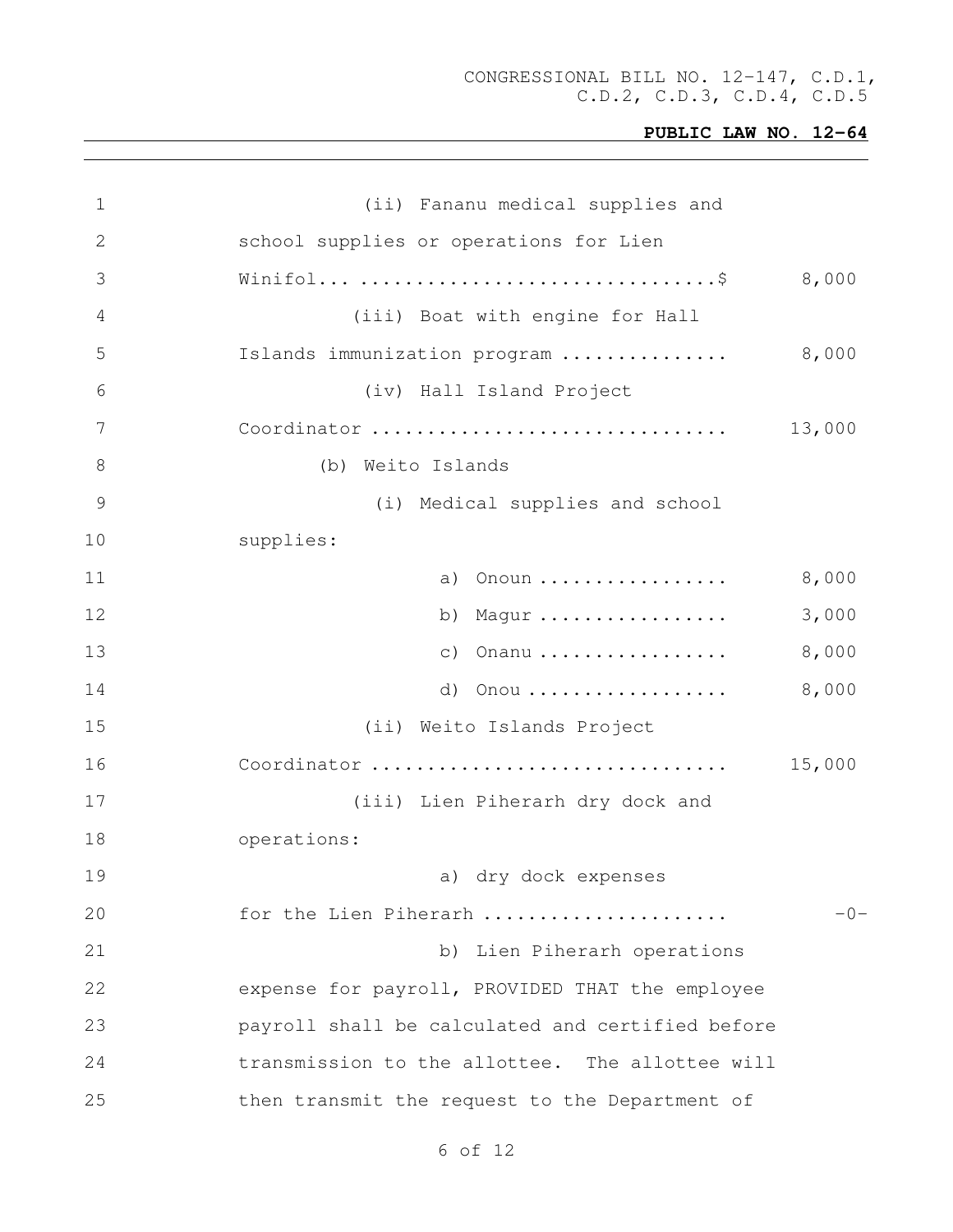# **PUBLIC LAW NO. 12-64**

| 1             | Finance and Administration, which will issue  |         |
|---------------|-----------------------------------------------|---------|
| 2             | the checks to each employee \$                | 1,808   |
| 3             | c) Lien Piherarh operations                   |         |
| 4             | expense for fuel PROVIDED THAT pro-forma fuel |         |
| 5             | invoices shall be provided to the allottee.   | $-0-$   |
| 6             | d) Lien Piherarh operations                   |         |
| 7             | expense for provisioning                      | $-0-$   |
| 8             | (c) Pattiw Islands                            |         |
| $\mathcal{G}$ | (i) Pollap Fun Metaw (balance                 |         |
| 10            | due for social security tax payment)          | 10,000  |
| 11            | (ii) Tamatam medical supplies and             |         |
| 12            | school supplies or purchase/repair of a       |         |
| 13            | municipal vessel                              | 7,165   |
| 14            | (iii) Polowat dispensary site                 |         |
| 15            | purchase                                      | $-0-$   |
| 16            | (iv) Houk dispensary and/or                   |         |
| 17            |                                               | $-0-$   |
| 18            | (v) Pattiw Authority-personnel.               | 25,000  |
| 19            | (d) Other project grants                      | 33,967  |
| 20            | Water project<br>(e)                          | 33, 472 |
| 21            | (f)<br>Communication equipment and            |         |
| 22            | accessories                                   | 30,000  |
| 23            | (g) Leadership development and                |         |
| 24            | enhancement program including travel for      |         |
| 25            | consultations with other leaders or for       |         |
|               |                                               |         |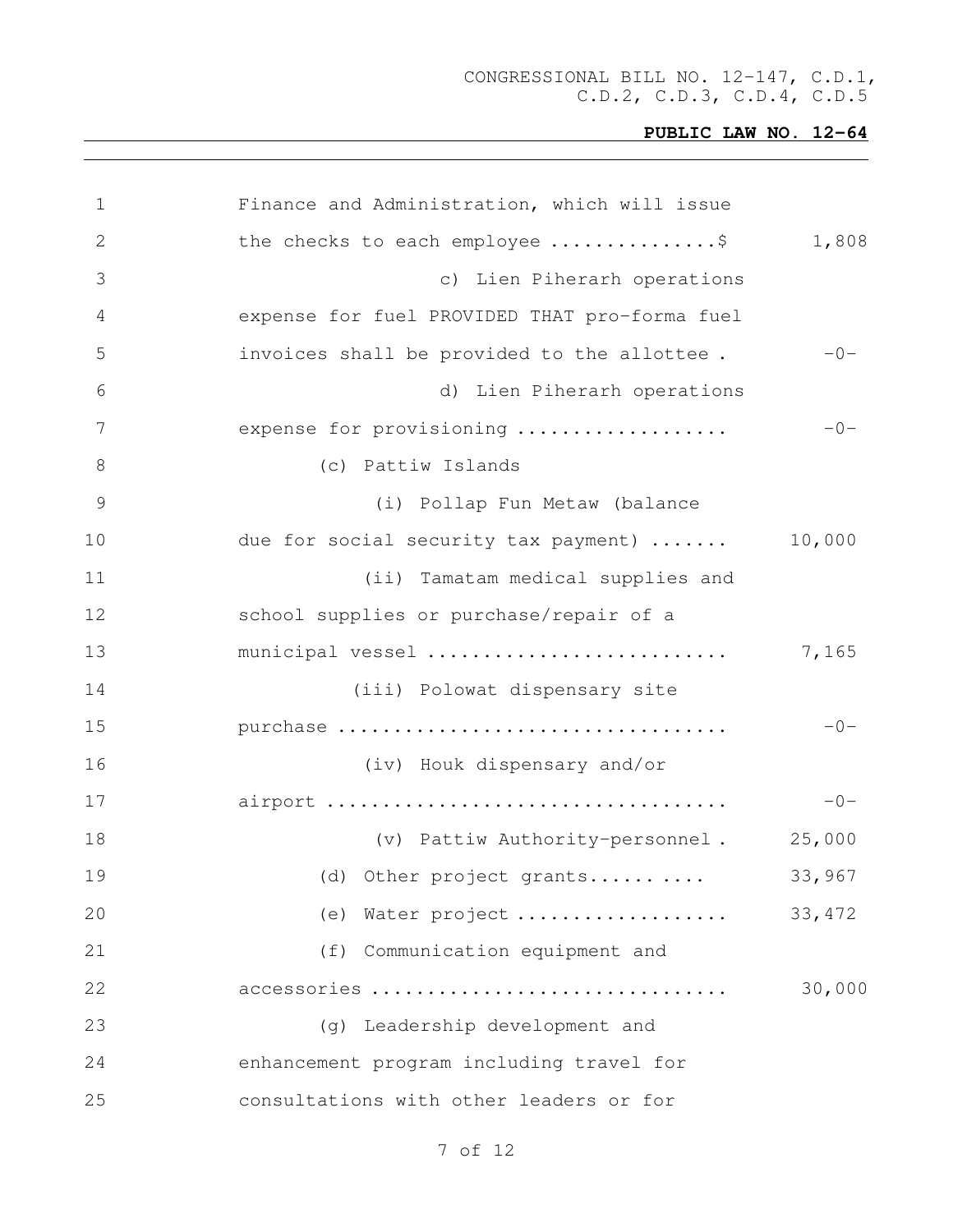| $\mathbf 1$     | 5,000                                                              |
|-----------------|--------------------------------------------------------------------|
| 2               | (h) Northwest projects                                             |
| 3               | implementation - administrative expenses \$<br>5,000               |
| 4               | 19,088"<br>(i) PJ High School grants                               |
| 5               | Section 3. Section 4 of Public Law No. 11-59, as                   |
| 6               | amended by Public Laws Nos. $11-69$ and $12-7$ , is hereby further |
| $7\phantom{.0}$ | amended to read as follows:                                        |
| 8               | "Section 4. The sum of \$750,000, or so much thereof as may be n   |
| 9               | provide funds for infrastructure and other projects and            |
| 10              | programs in the State of Yap. The funds appropriated               |
| 11              | under this section shall be apportioned as follows:                |
| 12              | (1) Grant to Council of Tamol of the Outer Islands to              |
| 13              | be used to pay the balance due on a Land Sale Agreement            |
| 14              | entered into on March 31, 1999, and to reimburse those             |
| 15              | entities that provided the down payment on the sale.               |
| 16              | Title of the land purchased on Yap proper and                      |
| 17              | responsibility for administration of such land to be               |
| 18              | held by the Council for the benefit of the people of the           |
| 19              | Outer Islands of Yap \$<br>250,000                                 |
| 20              | (2) Wanyan roads, water, and power                                 |
| 21              | 100,000<br>extension                                               |
| 22              | 15,000<br>Amun women's project<br>(3)                              |
| 23              | 50,000<br>Rumuu road development supplemental<br>(4)               |
| 24              | Atliw men's house \$<br>50,000<br>(5)                              |
| 25              | 20,000<br>Gachpar youth basketball court<br>(6)                    |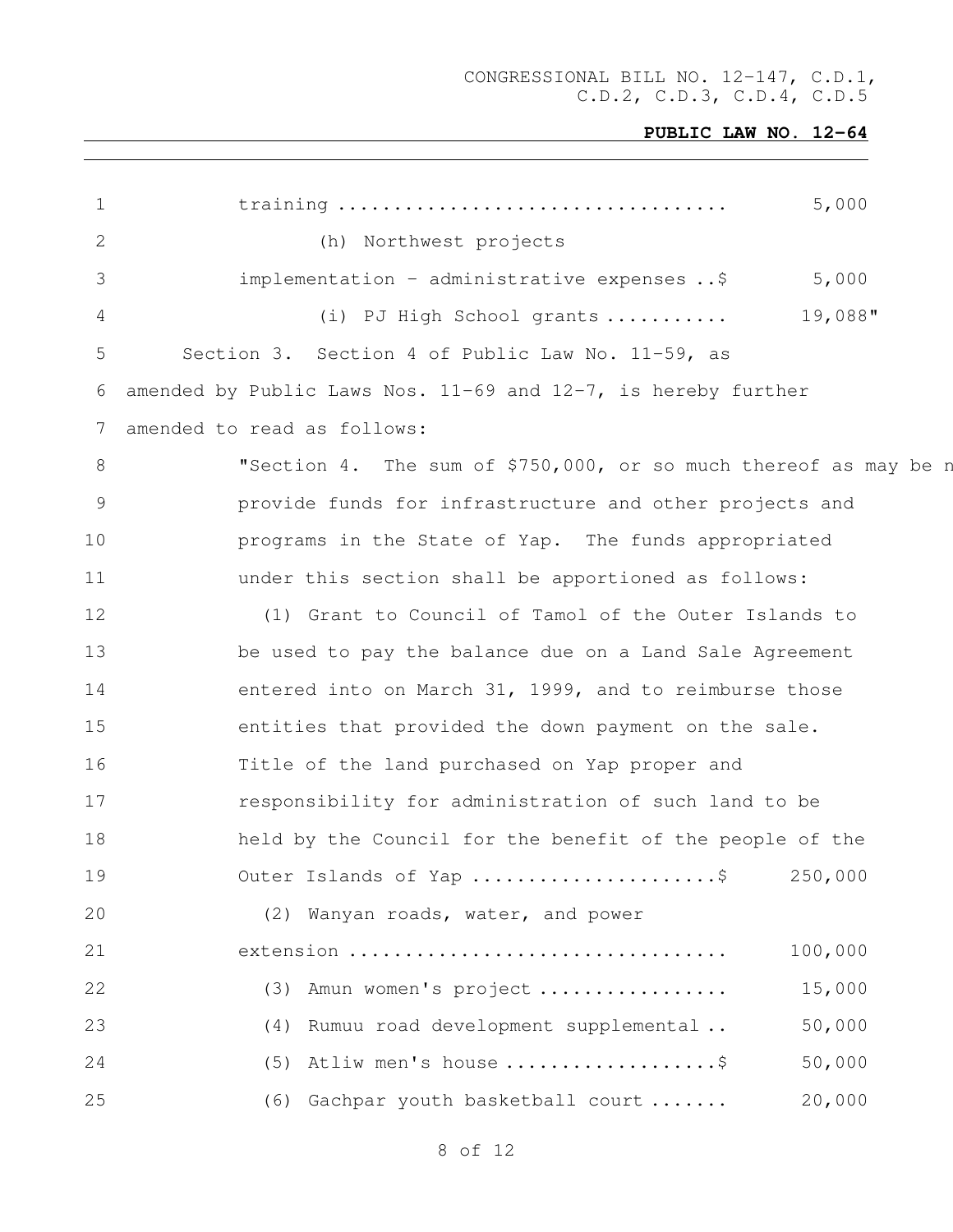# **PUBLIC LAW NO. 12-64**

| 1  | (7)   | Dalipebinaw recreation project                                             | 45,000     |
|----|-------|----------------------------------------------------------------------------|------------|
| 2  | (8)   | Aviation and nursing scholarships                                          | 30,000     |
| 3  | (9)   | Tungunbinaw causeway                                                       | 45,000     |
| 4  | (10)  | Public transportation system                                               | 50,000     |
| 5  | (11)  | Touplay project                                                            | 10,000     |
| 6  | (12)  | Ulithi women's organization                                                | 5,000      |
| 7  | (13)  | Watercrafts safety training                                                | 5,000      |
| 8  | (14)  | Yap Delegation Office                                                      | 5,000      |
| 9  | (15)  | Falalop Ulithi Youth Project Supplement                                    | 20,000     |
| 10 | (16)  | Gilfith Projects                                                           | $50,000$ " |
| 11 |       | Section 4. Section 7 of Public Law No. 11-59, as                           |            |
| 12 |       | amended by Public Laws Nos. $11-69$ , $11-79$ , $12-7$ , $12-33$ and $12-$ |            |
| 13 |       | 46, is hereby further amended to read as follows:                          |            |
| 14 |       | "Section 7. Allotment and management of funds and lapse                    |            |
| 15 | date. |                                                                            |            |
| 16 |       | (1) All funds appropriated by this act shall be                            |            |
| 17 |       | allotted, managed, administered, and accounted for in                      |            |
| 18 |       | accordance with applicable law, including, but not                         |            |
| 19 |       | limited to, the Financial Management Act of 1979. The                      |            |
| 20 |       | allottee of the funds appropriated under subsection (1)                    |            |
| 21 |       | of section 1 of this act shall be the Chairman of the                      |            |
| 22 |       | Coordination Committee of the Kosrae State 2001 Summer                     |            |
| 23 |       | Youth Conference. The allottee of the funds                                |            |
| 24 |       | appropriated under subsections $(2)$ , $(4)$ , $(5)$ , $(10)$ and          |            |
| 25 |       | (11) of section 1 of this act shall be the Secretary of                    |            |
|    |       |                                                                            |            |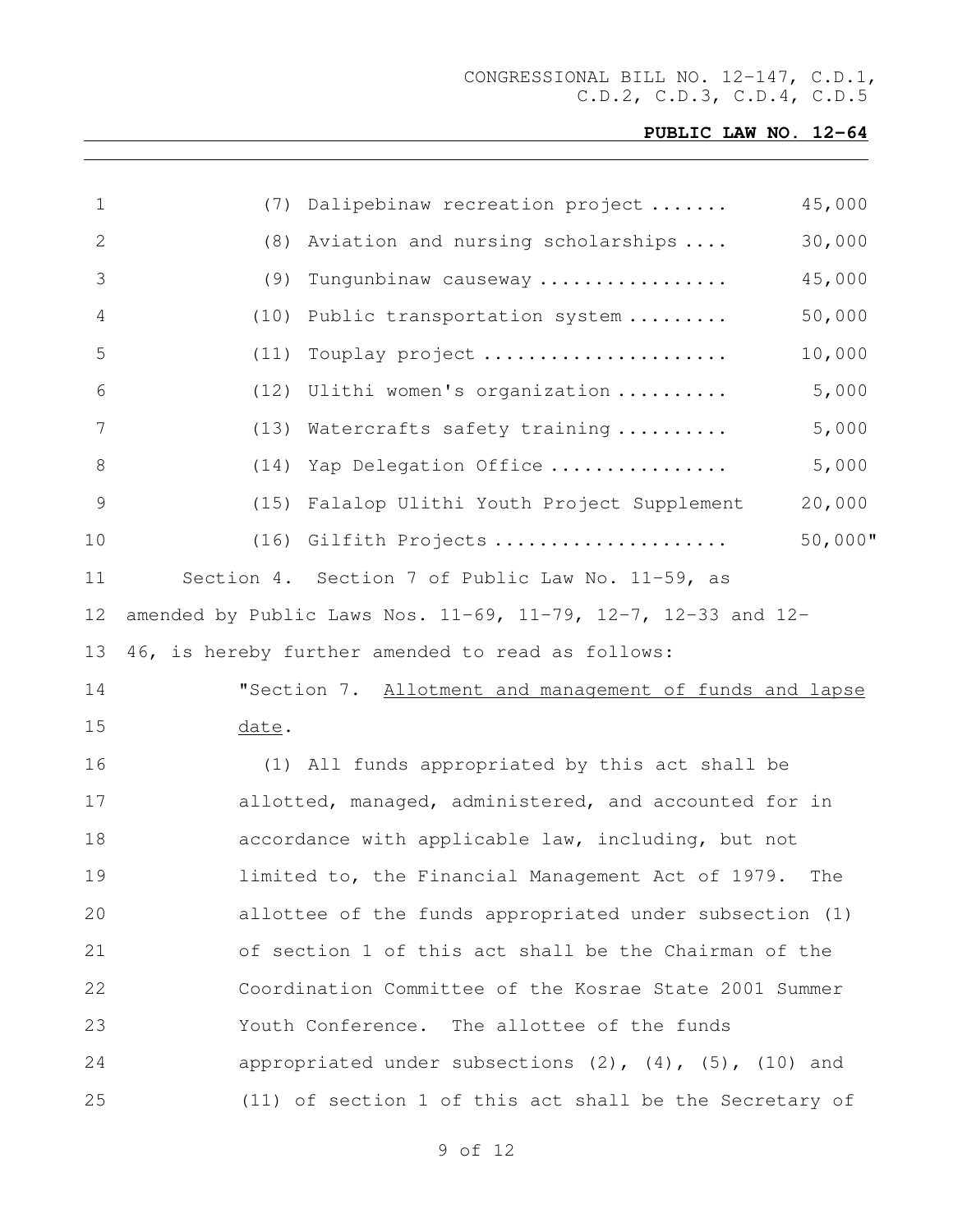| 1             | the Department of Finance and Administration, or his      |
|---------------|-----------------------------------------------------------|
| $\mathbf{2}$  | designee. The allottee of the funds appropriated under    |
| 3             | subsection (3) of section 1 and the funds appropriated    |
| 4             | under section 6 of this act shall be the Governor of the  |
| 5             | State of Kosrae, or his designee. The allottees of the    |
| 6             | funds appropriated under subsections (6) through (9) of   |
| 7             | section 1 of this act shall be the Mayors of the          |
| 8             | respective towns or municipalities. The allottee of the   |
| $\mathcal{G}$ | funds appropriated under sections 2 and 5 of this act     |
| 10            | shall be the President of the Federated States of         |
| 11            | Micronesia, or his designee. The allottee of the funds    |
| 12            | appropriated under section 3 of this act shall be the     |
| 13            | Chuuk State Commission on Improvement Projects, EXCEPT    |
| 14            | THAT the allottee of the_funds appropriated under         |
| 15            | subsection (2)(b) and (2)(k) of section 3 of this act     |
| 16            | shall be Executive Director of the Mortlock Development   |
| 17            | Commission; and the allottee of the funds appropriated    |
| 18            | under subsection (6) of section 3 of this act shall be    |
| 19            | the Northwest Project Coordinator. The allottee of the    |
| 20            | funds appropriated under subsections (1) through (13)     |
| 21            | and subsection (15) of section 4 of this act shall be     |
| 22            | the Governor of the State of Yap, or his designee.<br>The |
| 23            | allottee of the funds appropriated under subsection (14)  |
| 24            | of section 4 of this act shall be the Speaker of the      |
| 25            | Congress of the Federated States of Micronesia, or his    |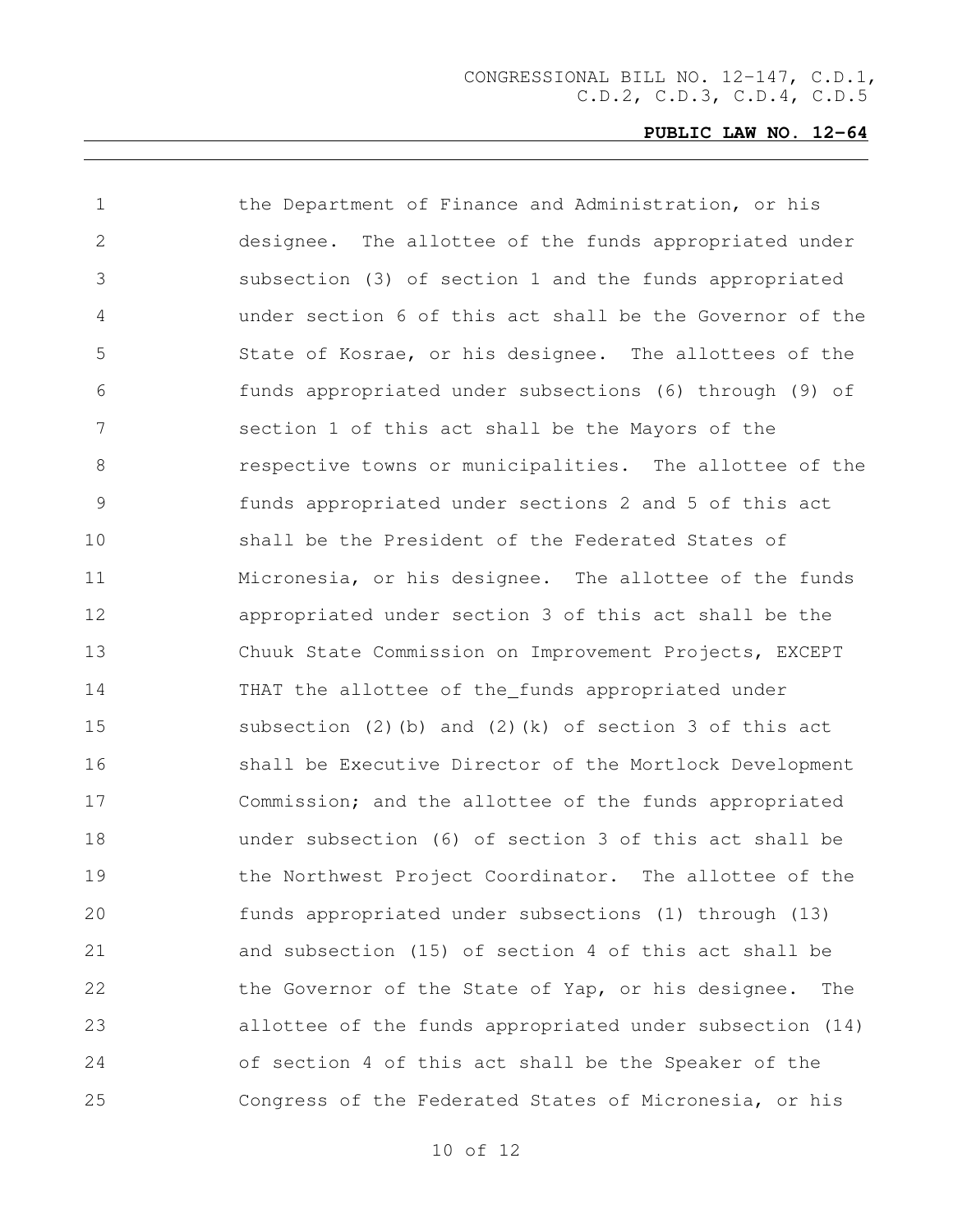| 1             | designee. The allottees shall be responsible for          |
|---------------|-----------------------------------------------------------|
| 2             | ensuring that the funds appropriated by this act, or so   |
| 3             | much thereof as may be necessary, are used solely for     |
| 4             | the purpose specified in this act, and that no            |
| 5             | obligations are incurred in excess of the sum             |
| 6             | appropriated.                                             |
| 7             | (2) The authority of the allottees to obligate funds      |
| 8             | appropriated by this act shall lapse as of September 30,  |
| $\mathcal{G}$ | 2005; EXCEPT THAT the authority of the allottee to        |
| 10            | obligate funds appropriated under subsection (10) of      |
| 11            | section 1 of this act shall not lapse."                   |
| 12            |                                                           |
| 13            |                                                           |
| 14            |                                                           |
| 15            |                                                           |
| 16            |                                                           |
| 17            |                                                           |
| 18            |                                                           |
| 19            |                                                           |
| 20            |                                                           |
| 21            |                                                           |
| 22            |                                                           |
| 23            |                                                           |
| 24            |                                                           |
| 25            | Section 5. This act shall become law upon approval by the |